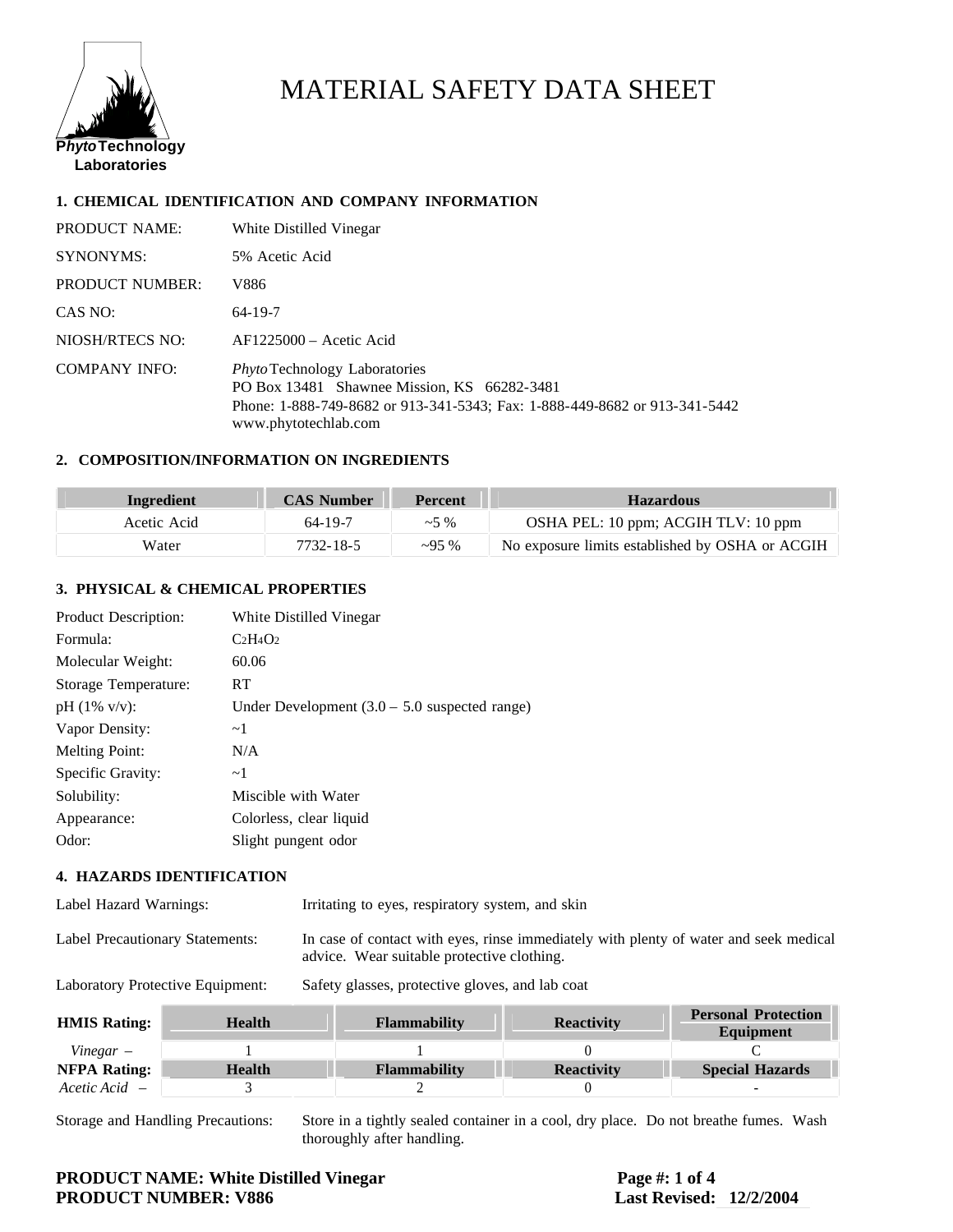#### **5. POTENTIAL HEALTH HAZARDS/ TOXICOLOGICAL INFORMATION**

*Information listed is for Acetic Acid*

| Toxicity:                                  | LD <sub>50</sub> (Oral-Rat) $(mg/Kg)$ : | 3310                                                                                                                                                                           |
|--------------------------------------------|-----------------------------------------|--------------------------------------------------------------------------------------------------------------------------------------------------------------------------------|
|                                            | $LD_{50}$ (IV-Mouse)(mg/Kg):            | 525                                                                                                                                                                            |
|                                            | LD <sub>50</sub> (Oral-Mouse)(mg/Kg):   | N/A                                                                                                                                                                            |
| Carcinogenicity:                           | NTP:                                    | No                                                                                                                                                                             |
|                                            | IARC:                                   | No                                                                                                                                                                             |
|                                            | Z List:                                 | No                                                                                                                                                                             |
|                                            | <b>OSHA</b> Reg:                        | No                                                                                                                                                                             |
| Effects of Overexposure:                   |                                         | Irritation, itching, gastrointestinal upset, possible mutagenic<br>and reproductive effects, dermatitis, weight loss, liver<br>impairment, convulsions, breathing difficulties |
| Target Organs:                             |                                         | Liver, eyes                                                                                                                                                                    |
| Medical Conditions Aggravated By Exposure: |                                         | Ulcer                                                                                                                                                                          |
| Routes of Entry:                           |                                         | Ingestion, inhalation, skin and eye contact                                                                                                                                    |
|                                            |                                         |                                                                                                                                                                                |

#### **6. EMERGENCY AND FIRST AID**

| <b>Route of Entry</b> | <b>Symptoms</b>                                                                           | <b>First Aid Procedures</b>                                                                                                                                                                            |
|-----------------------|-------------------------------------------------------------------------------------------|--------------------------------------------------------------------------------------------------------------------------------------------------------------------------------------------------------|
| Ingestion             | May cause irritation if swallowed                                                         | If swallowed, wash out mouth with water. Never give anything<br>by mouth to an unconscious person. Get medical attention.                                                                              |
| Inhalation            | May cause irritation to respiratory<br>tract                                              | Safely remove victim to fresh air. If not breathing, institute<br>cardiopulmonary resuscitation (CPR). If breathing is difficult,<br>ensure clear airway and give oxygen. Get medical attention.       |
| Eye Contact           | Direct contact may cause irritation.<br>May cause redness, tearing, or<br>blurred vision. | Flush immediately with large amounts of water for at least 15<br>minutes. Evelids should be held away from the eveball to<br>ensure thorough rinsing. Get medical attention if irritation<br>persists. |
| <b>Skin Contact</b>   | Irritating. May cause reddening,<br>itching or inflammation.                              | Wash area thoroughly with soap and water. Remove and wash<br>contaminated clothing. Get medical attention if irritation<br>persists.                                                                   |

#### **7. FIRE HAZARDS & FIRE FIGHTING MEASURES**

| Flash Point (Closed Cup):         | N/A                                                |                                                                                                                                                                         |
|-----------------------------------|----------------------------------------------------|-------------------------------------------------------------------------------------------------------------------------------------------------------------------------|
| Flammable Limits:                 | Upper – $N/A$ %                                    | Lower – $N/A$ %                                                                                                                                                         |
| Fire Extinguishing Media:         | extinguishing media suitable for surrounding fire. | Water spray, carbon dioxide, dry chemical powder, or appropriate foam. Use                                                                                              |
| Special Fire-Fighting Procedures: |                                                    | In the event of a fire, wear full protective clothing and NIOSH approved self-<br>contained breathing apparatus. Evacuate the area and fight fire from a safe distance. |
| Unusual Fire & Explosion Hazards: | May emit toxic fumes under fire conditions.        |                                                                                                                                                                         |
| Toxic Gases Produced:             | Carbon monoxide, carbon dioxide                    |                                                                                                                                                                         |

# **PRODUCT NAME: White Distilled Vinegar Page #: 2 of 4**<br>PRODUCT NUMBER: V886 Last Revised: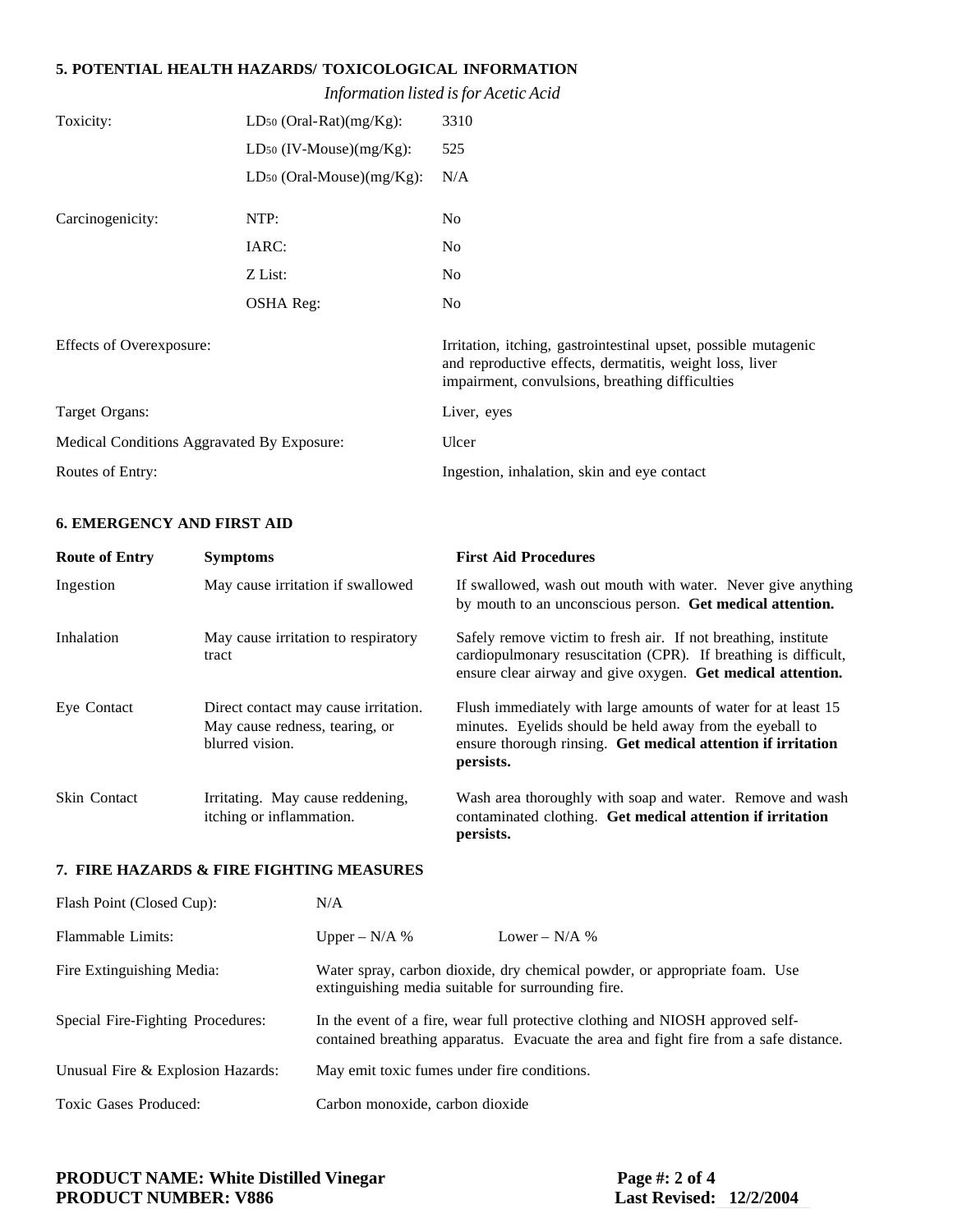### **8. REACTIVITY & CONDITIONS TO AVOID**

| Stability:                        | Stable under normal conditions of use – Material may be slightly flammable                                                                                                                                                                                     |
|-----------------------------------|----------------------------------------------------------------------------------------------------------------------------------------------------------------------------------------------------------------------------------------------------------------|
| Hazardous Polymerization:         | Will not occur                                                                                                                                                                                                                                                 |
| Conditions to Avoid:              | Excessive heat, flame, incompatibles                                                                                                                                                                                                                           |
| Incompatibles:                    | Strong oxidizing agents, acetaldehyde, 2-aminoethanol, ammonium nitrate,<br>ammonium thiosulfate, bromine pentafluoride, chlorine trifluoride, chromic<br>compounds, ethylene diamine, nitric acid, perchloric acid, permanganates, strong<br>bases, peroxides |
| Hazardous Decomposition Products: | Carbon dioxide, carbon monoxide                                                                                                                                                                                                                                |

#### **9. SPECIAL PRECAUTIONS/PROTECTIVE EQUIPMENT**

| Ventilation:                   | Ventilation hood                                                                                                                                                                                                                               |                                   |  |
|--------------------------------|------------------------------------------------------------------------------------------------------------------------------------------------------------------------------------------------------------------------------------------------|-----------------------------------|--|
| <b>Respiratory Protection:</b> | A NIOSH/MSHA approved air purifying respirator is recommended where airborne<br>concentrations are expected to exceed exposure limits. Protection provided by purifying<br>respirators is limited.                                             |                                   |  |
| Eye/Skin Protection:           | Have eye-washing facilities readily available where eye contact can occur. Wear<br>chemical safety goggles. Use appropriate chemical protective gloves when handling.<br>Showering and changing into street clothes after work is recommended. |                                   |  |
| 10. SPILLS & LEAKS             |                                                                                                                                                                                                                                                |                                   |  |
| Spill or Discharge:            | Wear suitable protective clothing and a self-contained breathing apparatus if available.<br>Carefully sweep up and remove. Place material in a dry container and cover. Remove<br>from the area. Flush spill area with water.                  |                                   |  |
| Disposal Procedure:            | Dispose in accordance with all applicable federal, state, and local environmental<br>regulations.                                                                                                                                              |                                   |  |
| EPA Hazardous Waste Number:    | N/A                                                                                                                                                                                                                                            |                                   |  |
| <b>11. TRASNPORTATION DATA</b> |                                                                                                                                                                                                                                                |                                   |  |
| Domestic (D.O.T.):             | Proper Shipping Name:                                                                                                                                                                                                                          | CHEMICALS, N.O.S. (NON-REGULATED) |  |
|                                | Hazard Class:                                                                                                                                                                                                                                  | N/A                               |  |
|                                | UN/NA:                                                                                                                                                                                                                                         | N/A                               |  |
|                                | Labels:                                                                                                                                                                                                                                        | N/A                               |  |
| International (I.M.O.):        | Proper Shipping Name:                                                                                                                                                                                                                          | CHEMICALS, N.O.S. (NON-REGULATED) |  |
|                                | Hazard Class:                                                                                                                                                                                                                                  | N/A                               |  |
|                                | UN/NA:                                                                                                                                                                                                                                         | N/A                               |  |
|                                | Labels:                                                                                                                                                                                                                                        | N/A                               |  |
| 12. REGULATORY INFORMATION     |                                                                                                                                                                                                                                                |                                   |  |

| <b>PRODUCT NUMBER: V886</b>                  |                   | <b>Last Revised: 12/2/2004</b> |  |
|----------------------------------------------|-------------------|--------------------------------|--|
| <b>PRODUCT NAME: White Distilled Vinegar</b> |                   | Page #: 3 of 4                 |  |
| Section 304 (EHS/CERCLA) Ingredients:        | Yes – Acetic Acid |                                |  |
| Section 313 Ingredients:                     | No                |                                |  |
| Section 302 (EHS) Ingredients:               | N <sub>0</sub>    |                                |  |
| SARA TITLE III:                              |                   |                                |  |
| TSCA:                                        | Yes               |                                |  |
| U.S. Federal Regulatory Information          |                   |                                |  |